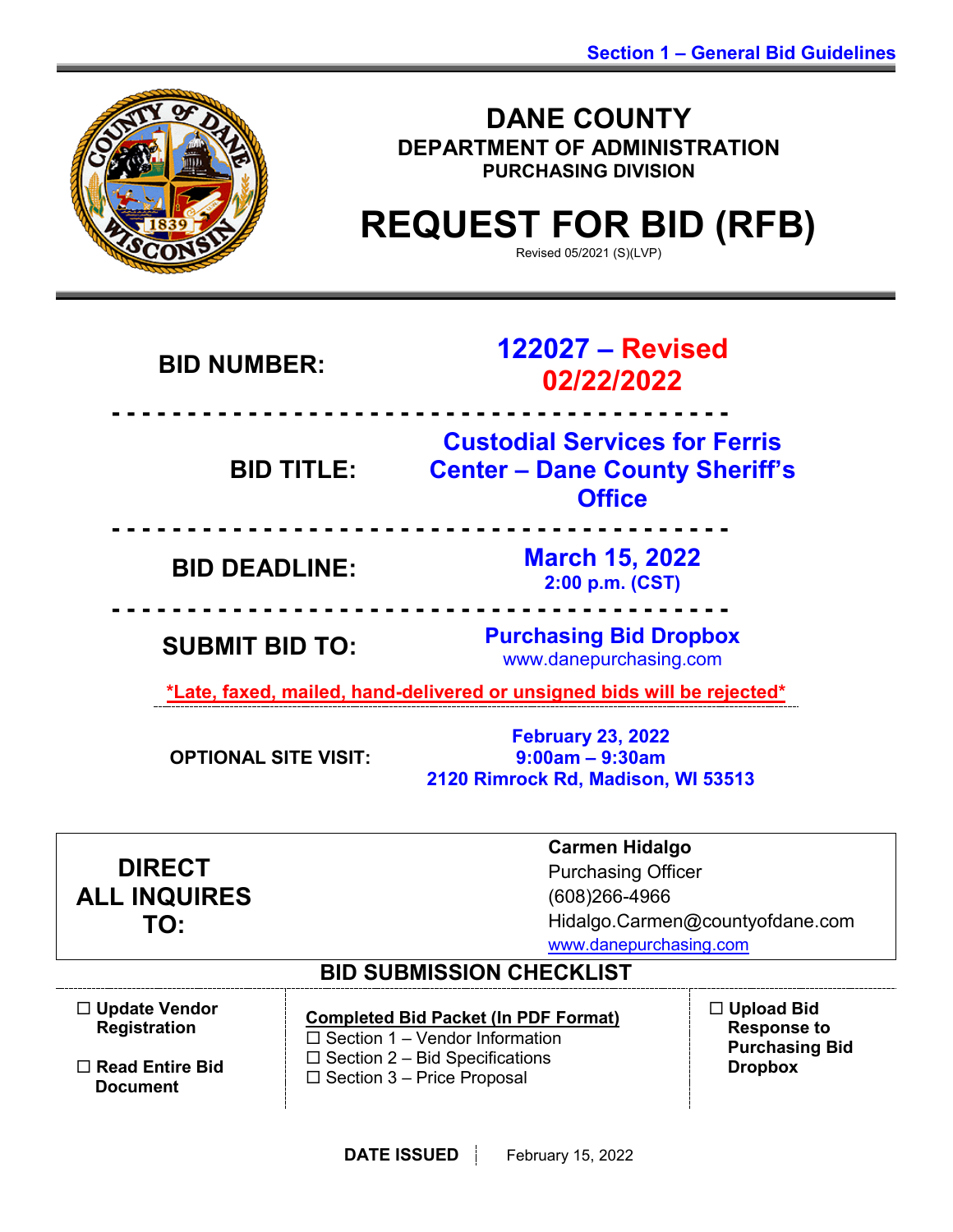#### **VENDOR INFORMATION**

#### **VENDOR NAME:**

| Vendor Information (address below will be used to confirm Local Vendor Preference) |                  |  |  |
|------------------------------------------------------------------------------------|------------------|--|--|
| <b>Address</b>                                                                     |                  |  |  |
| <b>City</b>                                                                        | County           |  |  |
| <b>State</b>                                                                       | $Zip+4$          |  |  |
| <b>Vendor Rep. Name</b>                                                            | <b>Telephone</b> |  |  |
| <b>Title</b>                                                                       |                  |  |  |
| <b>Email</b>                                                                       |                  |  |  |
| Dane County Vendor #                                                               |                  |  |  |

**Local Vendor Preference**<br>(*Reference General Guidelines #1.6*) *(Reference General Guidelines #1.6)* **Local Content Vendor Preference Locally Based & Owned Vendor Locally Operated Vendor Non-Locally Operated Vendor No Local Vendor Preference**

**Does Not Apply To This Bid** *(Reference General Guidelines #1.7)*

**Cooperative Purchasing** *(Reference General Guidelines #1.8)*

 $\Box$  I agree to furnish the commodities or services of this bid to municipalities and state agencies.  $\Box$  I do not agree to furnish the commodities or services of this bid to municipalities and state agencies.

#### **Fair Labor Practice Certification** *(Reference General Guidelines #1.9)*

 Vendor has not been found by the National Labor Relations Board ("NLRB") or the Wisconsin Employment Relations Commission ("WERC") to have violated any statute or regulation regarding labor standards or relations in the seven years prior to the date this bid submission is signed.

 $\Box$  Vendor has been found by the National Labor Relations Board ("NLRB") or the Wisconsin Employment Relations Commission ("WERC") to have violated any statute or regulation regarding labor standards or relations in the seven years prior to the date this bid submission is signed.

| Addenda – we hereby acknowledge receipt, review and use of the following addenda, if applicable. |                    |                    |             |
|--------------------------------------------------------------------------------------------------|--------------------|--------------------|-------------|
| $\Box$ Addendum #1 $\Box$ Addendum #2                                                            | $\Box$ Addendum #3 | $\Box$ Addendum #4 | $\Box$ None |

#### **Signature Affidavit**

In signing this bid, we certify that we have not, either directly or indirectly, entered into any agreement or participated in any collusion or otherwise taken any action in restraint of free competition; that no attempt has been made to induce any other person or firm to submit or not to submit a bid; that this bid has been independently arrived at without collusion with any other bidder, competitor or potential competitor; that this bid has not been knowingly disclosed prior to the opening of bids to any other bidder or competitor; that the above statement is accurate under penalty of perjury.

The undersigned, submitting this bid, hereby agrees with all the terms, conditions, and specifications required by the County in this Request for Bid, and declares that the attached bid and pricing are in conformity therewith.

**Signature:** \_\_\_\_\_\_\_\_\_\_\_\_\_\_\_\_\_\_\_\_\_\_\_\_\_\_\_\_\_ **Title:** \_\_\_\_\_\_\_\_\_\_\_\_\_\_\_\_\_\_\_\_\_

**Printed Name:** \_\_\_\_\_\_\_\_\_\_\_\_\_\_\_\_\_\_\_\_\_\_\_\_\_\_ **Date:** \_\_\_\_\_\_\_\_\_\_\_\_\_\_\_\_\_\_\_\_\_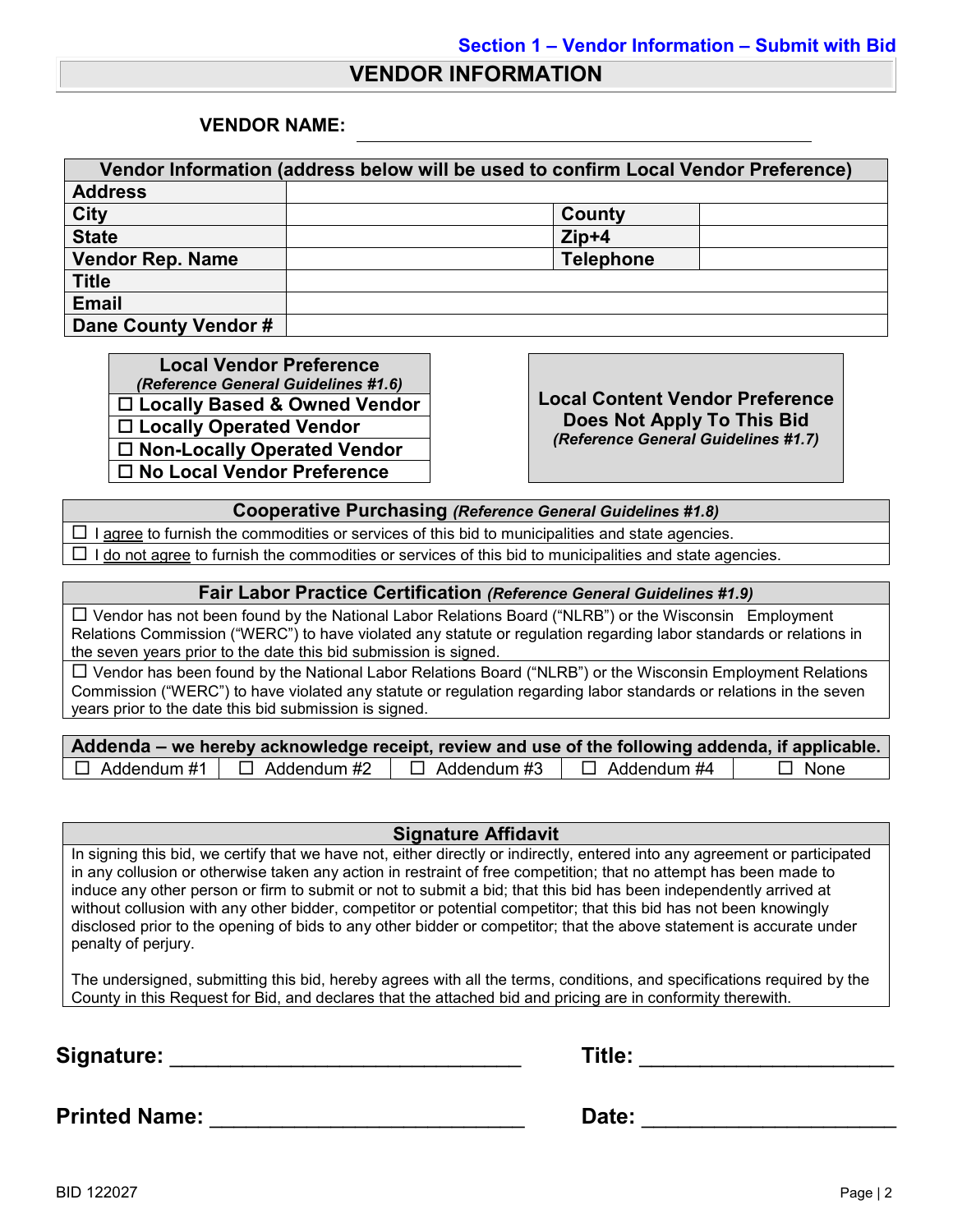### **BID AND SPECIFICATION OVERVIEW**

Dane County as represented by the Purchasing Division will accept bids for the purchase of specified item(s) as described within this document.

**Specification Compliance:** Bidder shall complete every space in the area provided with either a check mark to indicate the item being bid is exactly as specified **(Yes),** or deviates from bid specification **(No).** Any deviation from the minimum specifications stated herein must be identified in detail in the Specifications Deviations section of the bid and must include a description of how the proposed item(s) differ from the bid requirements, along with detailed justification for such deviation. Bidder shall include photos and schematics as necessary, for complete clarification.

The specifications below describe an acceptable product. Minor variations in specification may be accepted if, in the opinion of County staff, they do not adversely affect the quality, maintenance or performance of the item(s). Dane County reserves the right to accept or reject any and all bids, to waive informalities and to choose the bid that best meets the specifications and needs of the County.

**Term:** The contract shall be effective on the date indicated on the Dane County purchase order or the Dane County contract execution date and shall run until December 31, 2022 with four one-year optional renewals.

If applicable, any renewal terms are not automatic extensions. Vendor performance may be taken into consideration in the decision by the contracting agencies and the Purchasing Division to either continue this contract into each possible renewal term or to terminate and re-bid this contract.

Anticipated Start Date: April 1, 2022

Term 1 – April 1, 2022 – December 31, 2022 Term 2 – January 1, 2023 – December 31, 2023 Term 3 – January 1, 2024 – December 31, 2024 Term 4 – January 1, 2025 – December 31, 2025 Term 5 – January 1, 2026 – December 31, 2026

**Site Visits:** There is an optional scheduled site visits for this bid, information below. Vendors are encouraged to ask additional questions when necessary in order to complete their bid – see section 1.2 of RFB General Guidelines and Terms & Conditions.

#### **February 23, 2022**

9:00am – 9:30am 2120 Rimrock Rd, Madison, WI 53513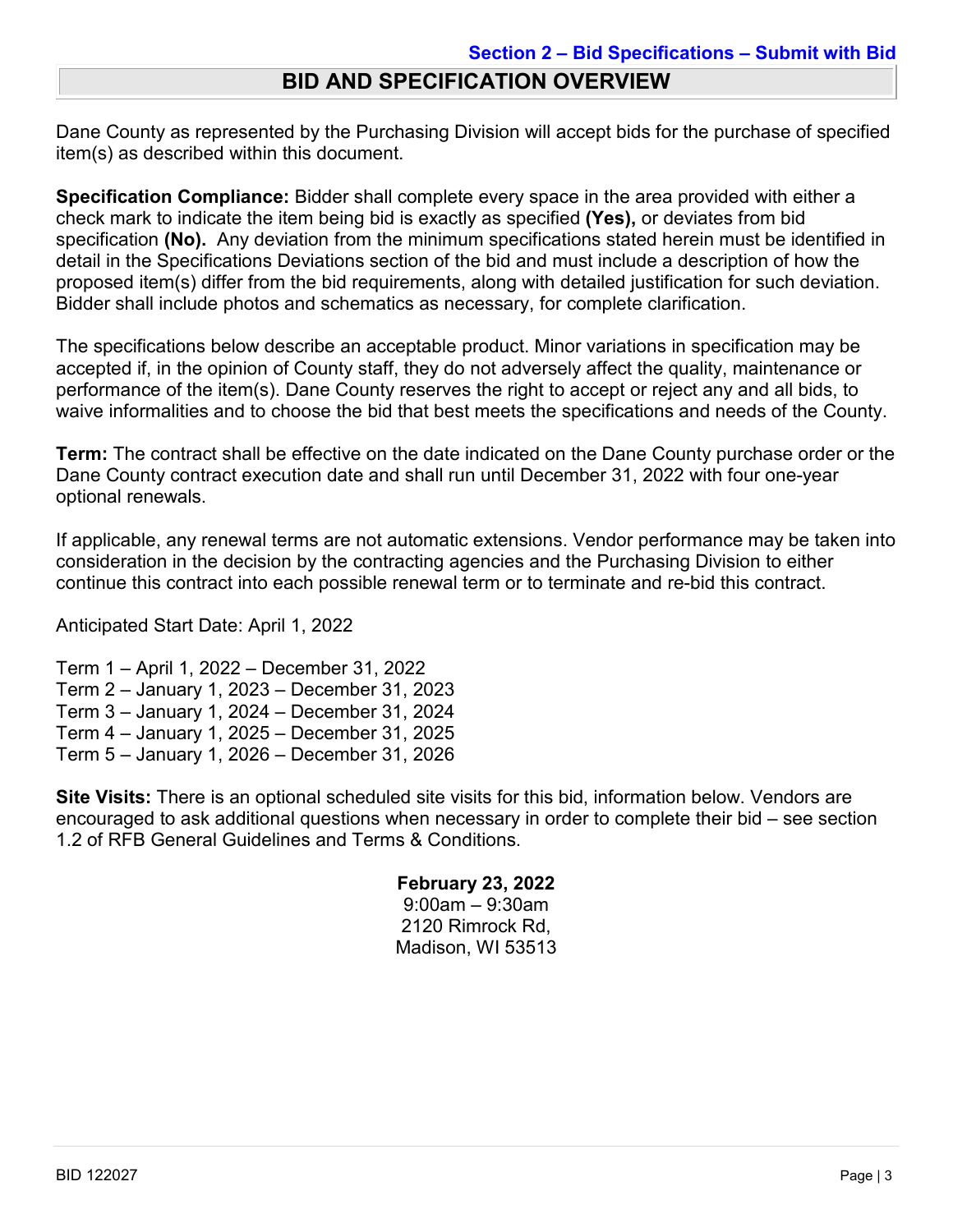# **BID SPECIFICATIONS Custodial Services – Ferris Center**

| #              | <b>DESCRIPTION</b><br><b>SPEC COMPLIANCE</b>                                                                                                                                                                                                                                                                                                                                                                                                                                                                  |            |           |  |  |
|----------------|---------------------------------------------------------------------------------------------------------------------------------------------------------------------------------------------------------------------------------------------------------------------------------------------------------------------------------------------------------------------------------------------------------------------------------------------------------------------------------------------------------------|------------|-----------|--|--|
| 1              | <b>General</b>                                                                                                                                                                                                                                                                                                                                                                                                                                                                                                | <b>Yes</b> | <b>No</b> |  |  |
| $\mathbf{2}$   | Minimum of 2 years of commercial cleaning service experience with<br>comparably sized facilities.                                                                                                                                                                                                                                                                                                                                                                                                             |            |           |  |  |
| $\mathbf 3$    | Access to all necessary equipment. Dane County will not provide custodial<br>cleaning equipment.                                                                                                                                                                                                                                                                                                                                                                                                              |            |           |  |  |
| 4              | Access to all proper and necessary cleaning chemicals.                                                                                                                                                                                                                                                                                                                                                                                                                                                        |            |           |  |  |
| 5              | Organizational capacity to complete all specifications listed within the Scope<br>of Services.                                                                                                                                                                                                                                                                                                                                                                                                                |            |           |  |  |
| 6              | All cleaning staff members are trained in commercial cleaning.                                                                                                                                                                                                                                                                                                                                                                                                                                                |            |           |  |  |
| $\overline{7}$ | All work listed shall be performed in a thorough and professional manner<br>and in accordance with accepted industry methods and practices.                                                                                                                                                                                                                                                                                                                                                                   |            |           |  |  |
| 8              | All work shall be in strict compliance with all local and state codes,<br>ordinances, laws, and policies.                                                                                                                                                                                                                                                                                                                                                                                                     |            |           |  |  |
| 9              | The Provider shall provide an adequate number of competent, properly<br>trained personnel with sufficient supervision to provide the required services<br>at all times.                                                                                                                                                                                                                                                                                                                                       |            |           |  |  |
| 10             | The Provider shall provide all personnel with a complete set of specifications<br>and schedules to ensure all required services are completed.                                                                                                                                                                                                                                                                                                                                                                |            |           |  |  |
| 11             | Any work found to be in any way defective or unsatisfactory shall be<br>corrected by the Provider at its own expense at the order of the County. The<br>County also reserves the right to contract out services not satisfactorily<br>completed and to purchase substitute services elsewhere. The County<br>reserves the right to charge the vendor with any or all costs incurred or<br>retain/deduct the amount of such costs incurred from any monies due or<br>which may become due under this contract. |            |           |  |  |
| 12             | Employees of the Provider shall not disturb papers or personal effects on<br>desks, open drawers or cabinets, use telephone, radio or television sets, or<br>tamper with other personal or county property.<br>Employees of the Provider shall wear proper identification at all times.                                                                                                                                                                                                                       |            |           |  |  |
| 13             | Square footage measurements for each building are approximate and may<br>include areas that do not require cleaning services.                                                                                                                                                                                                                                                                                                                                                                                 |            |           |  |  |
| 14             | <b>Equipment and Supplies</b>                                                                                                                                                                                                                                                                                                                                                                                                                                                                                 | <b>Yes</b> | <b>No</b> |  |  |
| 15             | The provider shall provide all tools, equipment and cleaning supplies.<br>Cleaning supplies shall either meet specifications on Attachment A or be<br>approved by Dane County                                                                                                                                                                                                                                                                                                                                 |            |           |  |  |
| 16             | The Provider will make every effort to use environmentally friendly products                                                                                                                                                                                                                                                                                                                                                                                                                                  |            |           |  |  |
| 17             | If necessary, all Personal Protective Equipment (PPE) shall be provided by<br>the Provider for custodial staff.                                                                                                                                                                                                                                                                                                                                                                                               |            |           |  |  |
| 18             | Provider will order directly from our contracted vendor for specific<br>products for this facility. Dane County will cover the cost of supplies.                                                                                                                                                                                                                                                                                                                                                              |            |           |  |  |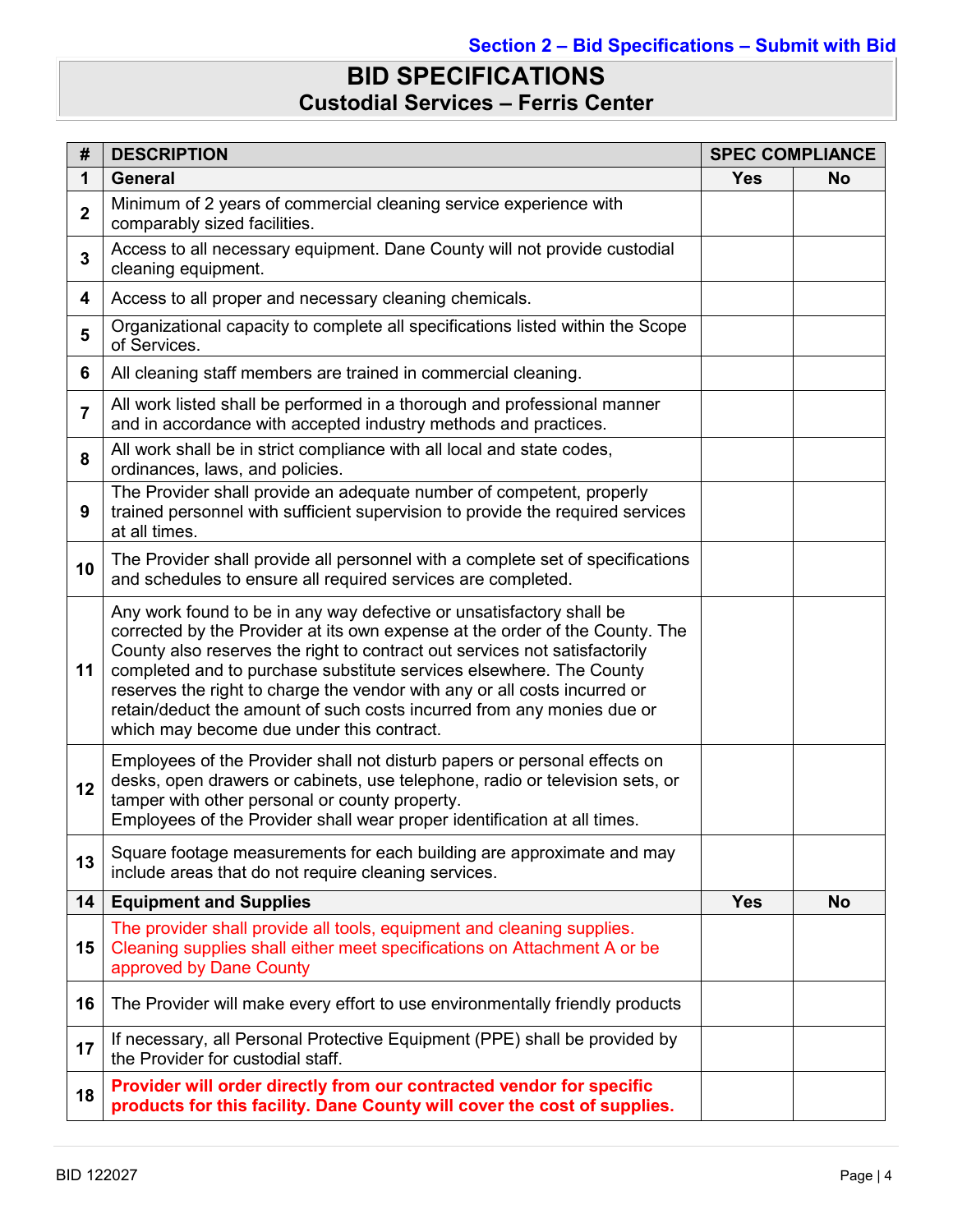### **Section 2 – Bid Specifications – Submit with Bid**

| 19 | <b>Quality Assurance Inspections</b>                                                                                                                                                                                   | <b>Yes</b> | <b>No</b> |
|----|------------------------------------------------------------------------------------------------------------------------------------------------------------------------------------------------------------------------|------------|-----------|
| 20 | The Provider's on-site supervisor shall conduct a quarterly inspection and<br>evaluation of the facility with the designated Dane County staff member to<br>ensure compliance with the work required by this contract. |            |           |
| 21 | <b>Security, Clearance and Background Checks</b>                                                                                                                                                                       | <b>Yes</b> | <b>No</b> |
| 22 | Provider shall be responsible for all keys issued to the Provider.                                                                                                                                                     |            |           |
| 23 | Under no circumstances shall Provider's employees admit anyone to areas<br>controlled by a key in their possession.                                                                                                    |            |           |
| 24 | All doors and windows shall be closed and locked upon completion of work<br>in the area.                                                                                                                               |            |           |
| 25 | Provider shall not duplicate any keys for the premises and shall report any<br>lost keys to the Dane County contact person.                                                                                            |            |           |
| 26 | Dane County will replace keys and re-key locks. Any costs incurred for the<br>replacement of keys or re-keying of locks necessitated by the Provider or the<br>Provider's employees will be charged to the Provider.   |            |           |
| 27 | Any person working under this contract whose employment or performance<br>is objectionable to the County, or who fails to obtain a security clearance,<br>shall be immediately transferred from the premises.          |            |           |
| 28 | A request by the County to transfer an employee shall not constitute an<br>order to discipline or discharge the employee.                                                                                              |            |           |
| 29 | The services to be performed are located at Ferris Center. The Ferris Center<br>will conduct background checks on all Provider personnel who will be<br>working in these facilities                                    |            |           |
| 30 | Provider personnel cannot begin working at these facilities until they have<br>passed a background check.                                                                                                              |            |           |
| 31 | Provider personnel that do not pass a background check cannot work at<br>these facilities.                                                                                                                             |            |           |
| 32 | Provider is responsible for ensuring that all personnel have successfully<br>passed background checks prior to working at these facilities.                                                                            |            |           |
| 33 | Background checks for new personnel can be requested by the Provider at<br>any time and will require two weeks for processing.                                                                                         |            |           |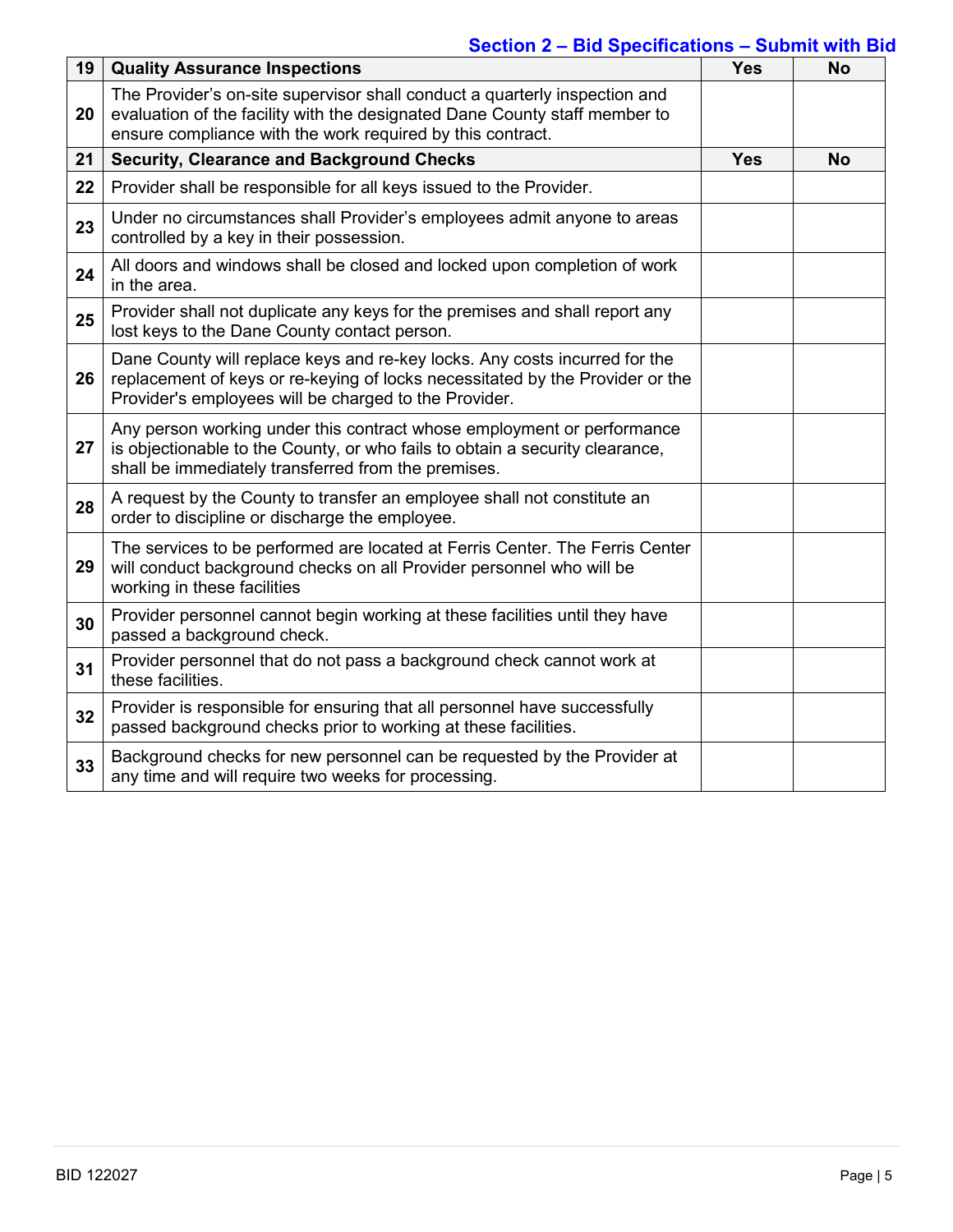### **BID SPECIFICATIONS**

**Ferris Center 2120 Rimrock Rd, Madison, WI 53513**

| <b>Weekly Service Needs</b>              |                           |                       |
|------------------------------------------|---------------------------|-----------------------|
| <b>Service Days</b>                      | <b>Twice A Week</b>       |                       |
| <b>Service Start Time</b>                | M& Th OR Tu & F<br>7:00am |                       |
|                                          |                           |                       |
| <b>Description</b>                       |                           | <b>Square Footage</b> |
|                                          | <b>Tile</b>               | <b>Carpet</b>         |
| <b>Upper: Common Area</b>                | 1,530                     |                       |
| <b>Upper: Public Lobby</b>               | 222                       |                       |
| <b>Upper: Visitation</b>                 | 404                       |                       |
| <b>Upper: Front Desk</b>                 |                           | 230                   |
| <b>Upper: Diversion Office 1</b>         | 218                       |                       |
| <b>Upper: Diversion Office 2</b>         | 218                       |                       |
| <b>Upper: Office 1</b>                   | 102                       |                       |
| <b>Upper: Office 2</b>                   | 61                        |                       |
| <b>Upper: Office 3</b>                   | 61                        |                       |
| <b>Upper: Office 4</b>                   | 70                        |                       |
| <b>Upper: Stairs</b>                     | 68                        |                       |
| <b>Upper: Men's Bathroom</b>             | 212                       |                       |
| <b>Upper: Women's Bathroom</b>           | 46                        |                       |
| <b>Upper: Public Bathroom</b>            | 45                        |                       |
| <b>Upper: Kitchen</b>                    | 96                        |                       |
| <b>Upper: Kitchen Storage</b>            | 40                        |                       |
| <b>Total Tile</b>                        | 3,393                     |                       |
| <b>Total Carpet</b>                      |                           | 230                   |
| <b>Custodial Closet</b>                  | Yes                       |                       |
| # of Toilets                             | 3                         |                       |
| # or Urinals                             | 1                         |                       |
| # of Restroom Individual Sinks           |                           | 3                     |
| # of Drinking Fountains                  | $\overline{1}$            |                       |
| Approx. Sq. Ft. of Internal Glass Panels |                           | N/A                   |
| <b>Exterior Window Pane Count</b>        |                           | N/A                   |
| <b>Interior Window Pane Count</b>        |                           | N/A                   |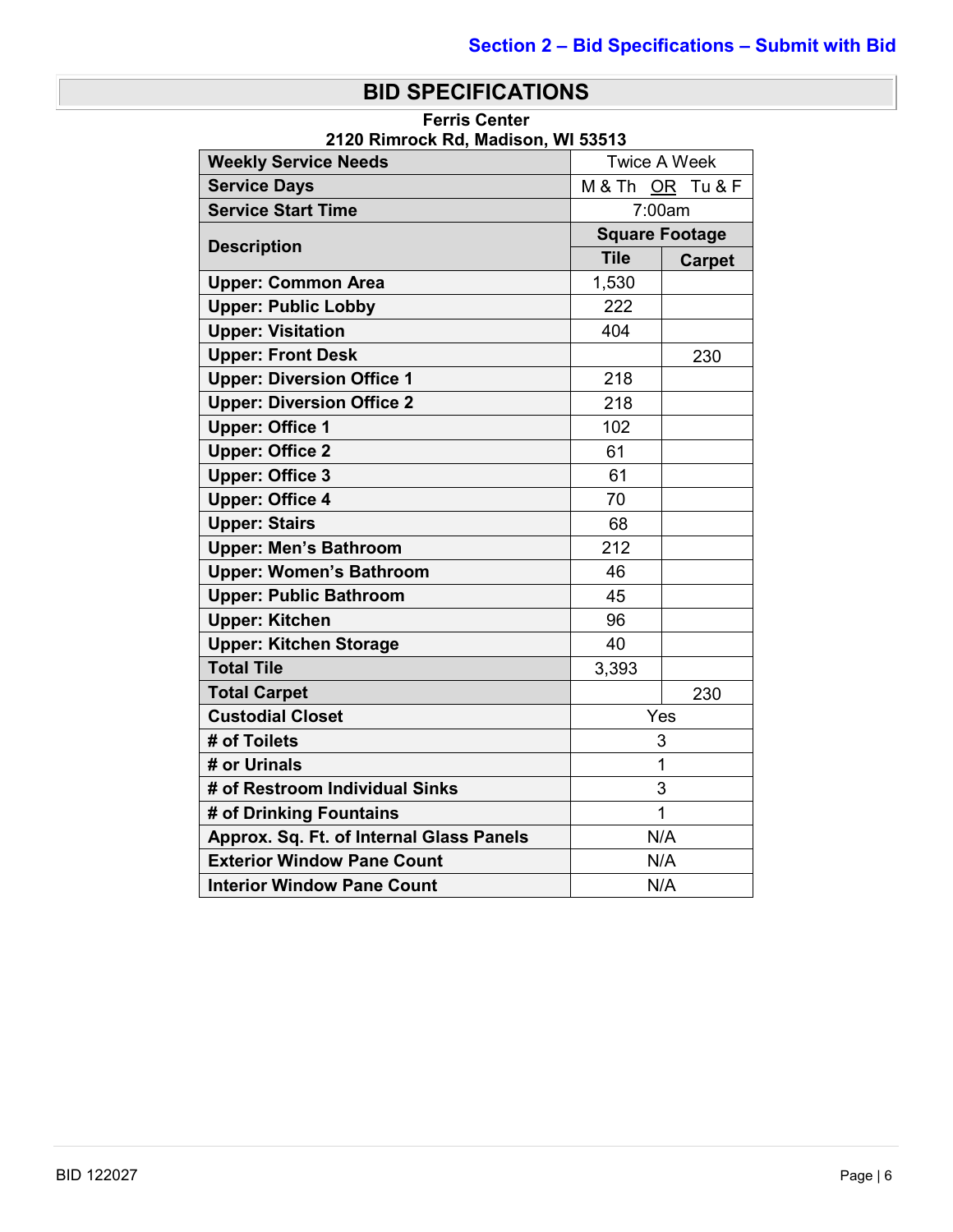# **BID SPECIFICATIONS**

**Ferris Center**

# **2120 Rimrock Rd, Madison, WI 53513**

| #                           | <b>DESCRIPTION</b><br><b>SPEC COMPLIANCE</b>                                                                    |            |           |
|-----------------------------|-----------------------------------------------------------------------------------------------------------------|------------|-----------|
| <b>NE1</b>                  | <b>Once Per Week</b>                                                                                            | <b>Yes</b> | No        |
| <b>NE2</b>                  | Vacuum/clean edges and recesses of carpets and tile not cleaned twice weekly.                                   |            |           |
| <b>NE3</b>                  | Brush or vacuum all upholstered chairs.                                                                         |            |           |
| <b>NE4</b>                  | Remove cobwebs.                                                                                                 |            |           |
| <b>NE 5</b>                 | Clean restroom vents, acid clean toilets and urinals, and flush drains with water.                              |            |           |
| <b>NE6</b>                  | <b>Twice Per Week</b>                                                                                           | Yes        | <b>No</b> |
| <b>NE7</b>                  | Vacuum carpeting and any entry mats                                                                             |            |           |
| <b>NE8</b>                  | Sweep/dust mop tile floors, then damp mop                                                                       |            |           |
| <b>NE9</b>                  | Dust or damp wipe horizontal surfaces of cleared desks, files, cabinets, shelves,<br>countertops, etc.          |            |           |
| <b>NE 10</b>                | Spot clean carpets of spills                                                                                    |            |           |
| <b>NE 11</b>                | Empty waste containers and remove trash to designated area. Recycle trash as<br>directed (no sorting of trash). |            |           |
| <b>NE 12</b>                | Install plastic liners as required.                                                                             |            |           |
| <b>NE 13</b>                | Clean any entry door glass.                                                                                     |            |           |
| <b>NE 14</b>                | Delime and polish water fountain.                                                                               |            |           |
| <b>NE 15</b>                | Clean all halls and entrance areas.                                                                             |            |           |
| <b>NE 16</b>                | Leave written report on broken items or unusual occurrences.                                                    |            |           |
| <b>NE 17</b>                | Clean restrooms, including:                                                                                     |            |           |
| <b>NE 18</b>                | -Clean and disinfect sinks, toilets, urinals and hardware                                                       |            |           |
| <b>NE 19</b>                | -Clean partitions, dispensers and mirrors                                                                       |            |           |
| <b>NE 20</b>                | -Stock soap, towel and tissue dispensers                                                                        |            |           |
| <b>NE 21</b>                | -Spot clean walls, doors, light switches of smudges                                                             |            |           |
| $\overline{\mathsf{NE}}$ 22 | -Empty and remove trash                                                                                         |            |           |
| <b>NE 23</b>                | -Sweep floors and damp mop                                                                                      |            |           |
| <b>NE 24</b>                | -Clean shower area as required                                                                                  |            |           |
| <b>NE 25</b>                | Special attention cleaning of offices and breakroom                                                             |            |           |
| <b>NE 26</b>                | <b>Once Per Month</b>                                                                                           | Yes        | <b>No</b> |
| <b>NE 27</b>                | Dust chair rungs                                                                                                |            |           |
| <b>NE 28</b>                | Perform dusting above 7'.                                                                                       |            |           |
| <b>NE 29</b>                | Spot clean walls as needed.                                                                                     |            |           |
| <b>NE 30</b>                | Twice Per Year on Dates To Be Determined                                                                        | <b>Yes</b> | <b>No</b> |
| <b>NE 31</b>                | Shampoo and Extract Carpet                                                                                      |            |           |
| <b>NE 32</b>                | Strip and Wax Floors                                                                                            |            |           |
| <b>NE 33</b>                | <b>4 Times Per Year</b><br>(Week of January 1, April 1, July 1, and October 1)                                  | Yes        | No        |
| <b>NE 34</b>                | Dust any blinds and sides of furniture.                                                                         |            |           |